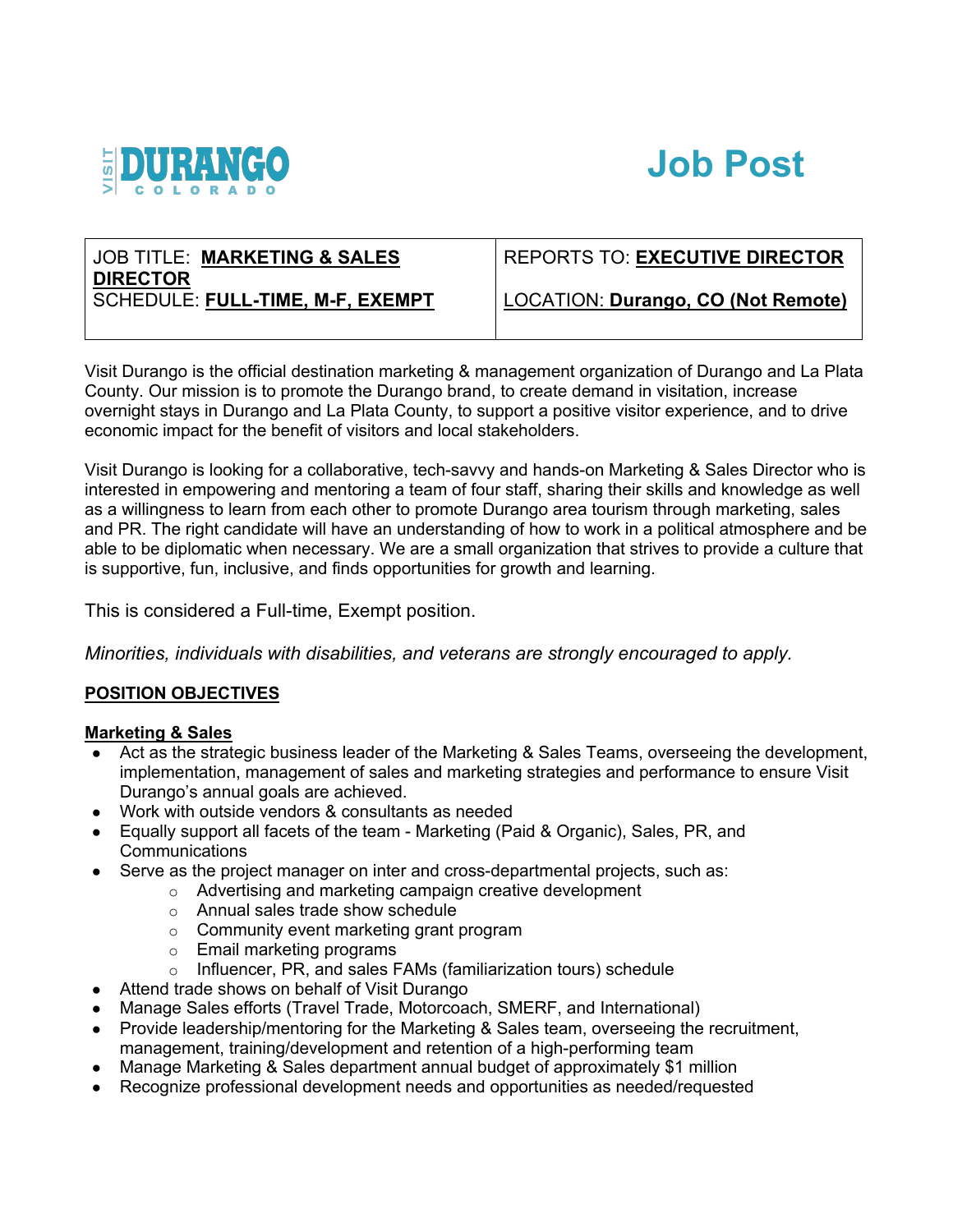#### **Strategy**

- Create the annual *Strategic Destination Management & Marketing Plan* and *Year in Review* reports and webinar presentations in partnership with all team members and Board of Directors
- Oversee research, data, and analytics programs to guide the organization on making strategic, data-informed decisions
- Lead team and assist Executive Director with community committee management, stakeholder engagement, Board of Directors and political relations

#### **ESSENTIAL SKILLS & EXPERIENCE:**

The successful candidate will be committed to Visit Durango's values and mission, will be innovative, possess a willingness to learn and share experiences, have a proven track record of marketing programs, and knowledge of sales strategy.

- 5+ years Marketing experience
- 2+ years in a Director or Manager position mentoring and leading at least two direct reports
- Bachelor's Degree in Business, Communications, Marketing, Tourism, Hospitality Management, or related field
- Budget management experience
- Excellent communication, writing, editing, and proofing skills (written, verbal and presentation)
- Proven leadership skills-- visionary, collaborative, positive, honest, authentic, and ambitious
- Commitment to equity, inclusion, and diversity
- Tech and IT savvy, experience with and/or ability to learn computer systems and software such as: Adobe Creative Suite, Google Ads, Google Analytics, Simpleview CRM, Cision, CMS, Tableau, Wrike, Microsoft or Google Office Suite, etc.

#### **PREFERRED SKILLS & EXPERIENCE:**

- Ad or marketing agency experience
- Destination Marketing Organization (DMO) or Convention & Visitors Bureau (CVB) experience
- CDME or other industry certifications
- Tourism Sales

# **EMPLOYMENT PACKAGE:**

Salary Range \$68,000 - \$85,000 (DOE)

In compliance with **Colorado's Equal Pay for Equal Work Act (EPEWA**) we are disclosing the compensation for this position. Factors that may be used to determine your actual salary may include your specific skills, years of experience in this field and in comparison to other employees already in this role. A potential new employee's salary history will not be used in a compensation decision.

Generous benefits including:

- Health, Vision, Dental, and Short-Term Disability
- 23 Days of Paid Time Off + Holidays
- And we love dogs! They're invited to join you in the office

We are willing to assist with relocation for the right candidate.

#### **WORK ENVIRONMENT:**

Candidate must be based in southwest Colorado and able to commute to the Durango office five days per week. Must be able to focus in an open work space. Position requires hearing, talking, sitting, standing, walking stairs, lifting 25 lbs. or more. This position involves domestic travel.